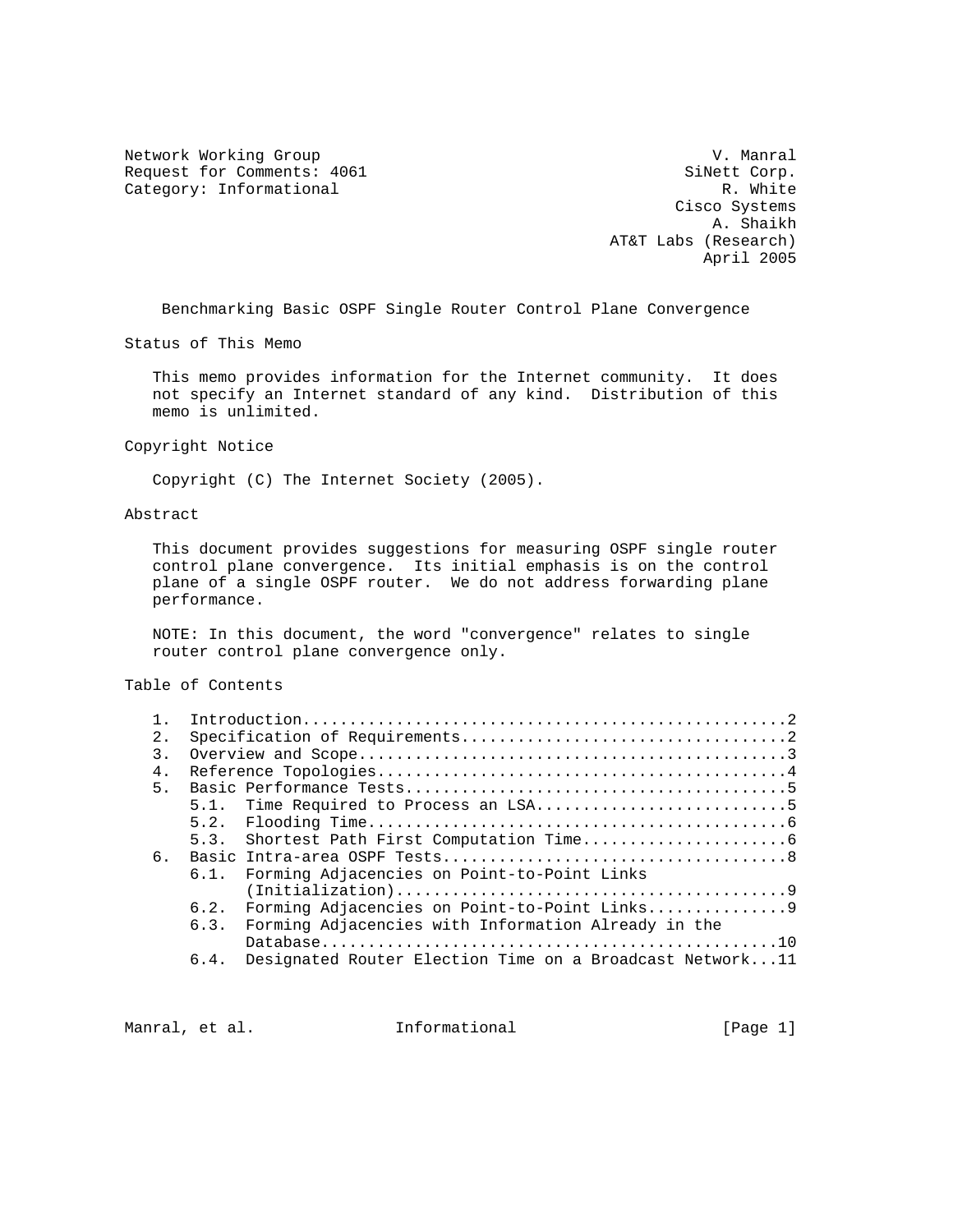| 6.6. Initial Convergence Time on a Broadcast Network, |  |  |
|-------------------------------------------------------|--|--|
| Test $212$                                            |  |  |
| 6.7. Link Down with Layer Two Detection12             |  |  |
| 6.8. Link Down with Layer Three Detection13           |  |  |
| 7 <sub>1</sub>                                        |  |  |
| 8 <sub>1</sub>                                        |  |  |
| 9                                                     |  |  |
|                                                       |  |  |
|                                                       |  |  |
|                                                       |  |  |

# 1. Introduction

 There is a growing interest in routing protocol convergence testing, with many people looking at various tests to determine how long it takes for a network to converge after various conditions occur. The major problem with this sort of testing is that the framework of the tests has a major impact on the results; for instance, determining when a network is converged, what parts of the router's operation are considered within the testing, and other such things will have a major impact on the apparent performance that routing protocols provide.

 This document attempts to provide a framework for Open Shortest Path First [OSPF] performance testing, and to provide some tests for measuring some aspects of OSPF performance. The motivation of the document is to provide a set of tests that can provide the user comparable data from various vendors with which to evaluate the OSPF protocol performance on the devices.

## 2. Specification of Requirements

 The key words "MUST", "MUST NOT", "REQUIRED", "SHALL", "SHALL NOT", "SHOULD", "SHOULD NOT", "RECOMMENDED", "MAY", and "OPTIONAL" in this document are to be interpreted as described in [RFC2119]. RFC 2119 key words in this document are used to ensure methodological control, which is very important in the specification of benchmarks. This document does not specify a network-related protocol.

Manral, et al. 1nformational 1999 [Page 2]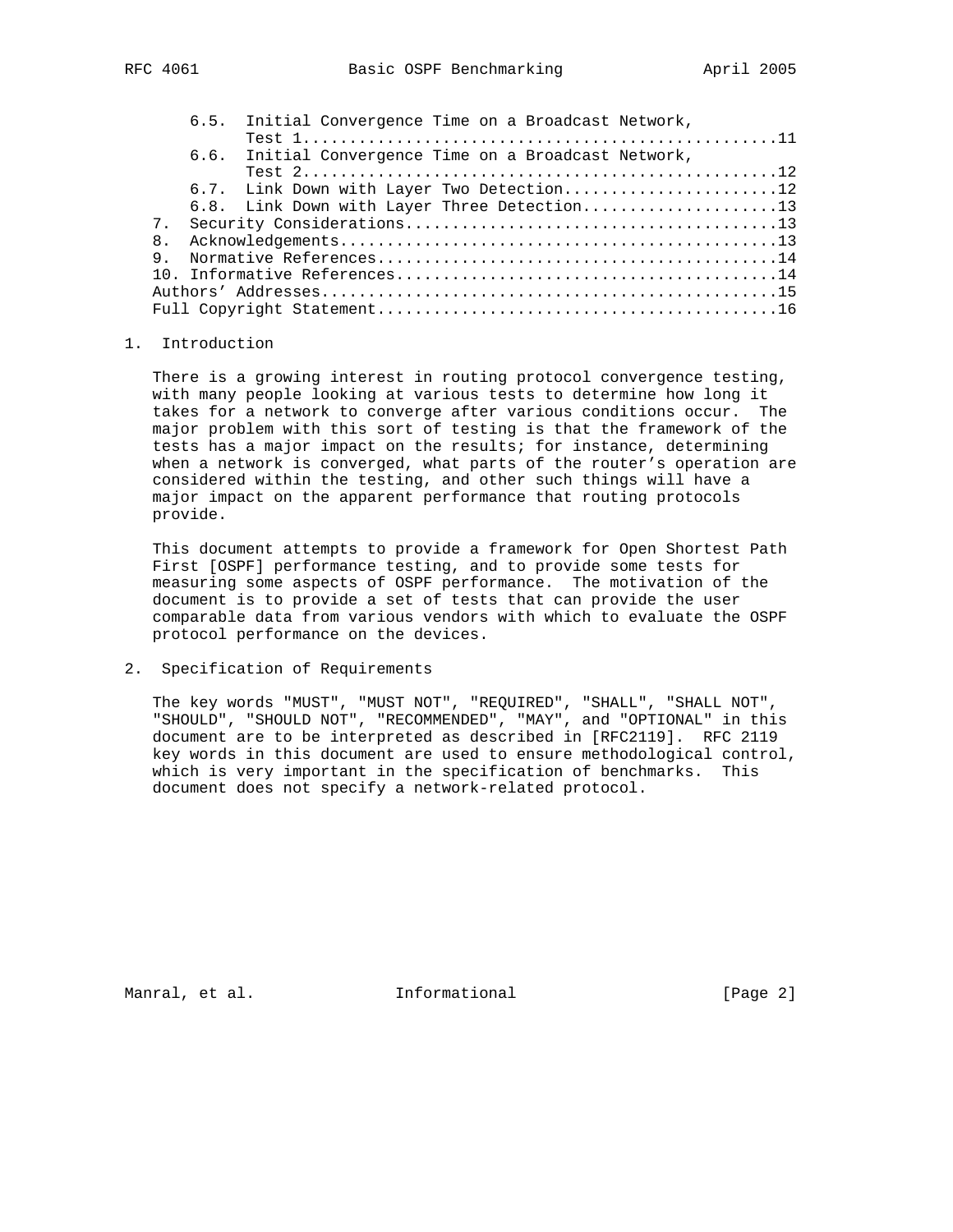### 3. Overview and Scope

 Although this document describes a specific set of tests aimed at characterizing the single router control plane convergence performance of OSPF processes in routers or other boxes that incorporate OSPF functionality, a key objective is to propose methodologies that produce directly comparable convergence-related measurements.

The following considerations are outside the scope of this document:

- o The interactions of convergence and forwarding; testing is restricted to events occurring within the control plane. Forwarding performance is the primary focus in [INTERCONNECT], and it is expected to be dealt with in work that ensues from [FIB- TERM].
- o Inter-area route generation, AS-external route generation, and simultaneous traffic on the control and data paths within the DUT. Although the tests outlined in this document measure SPF time, flooding times, and other aspects of OSPF convergence performance, this document does not provide tests for measuring external or summary route generation, route translation, or other OSPF inter area and external routing performance. These areas are expected to be dealt with in a later document.

 The tests should be run more than once, since a single test run cannot be relied on to produce statistically sound results. The number of test runs and any variations between the tests should be recorded in the test results (see [TERM] for more information on what items should be recorded in the test results).

Manral, et al. 1nformational 1999 [Page 3]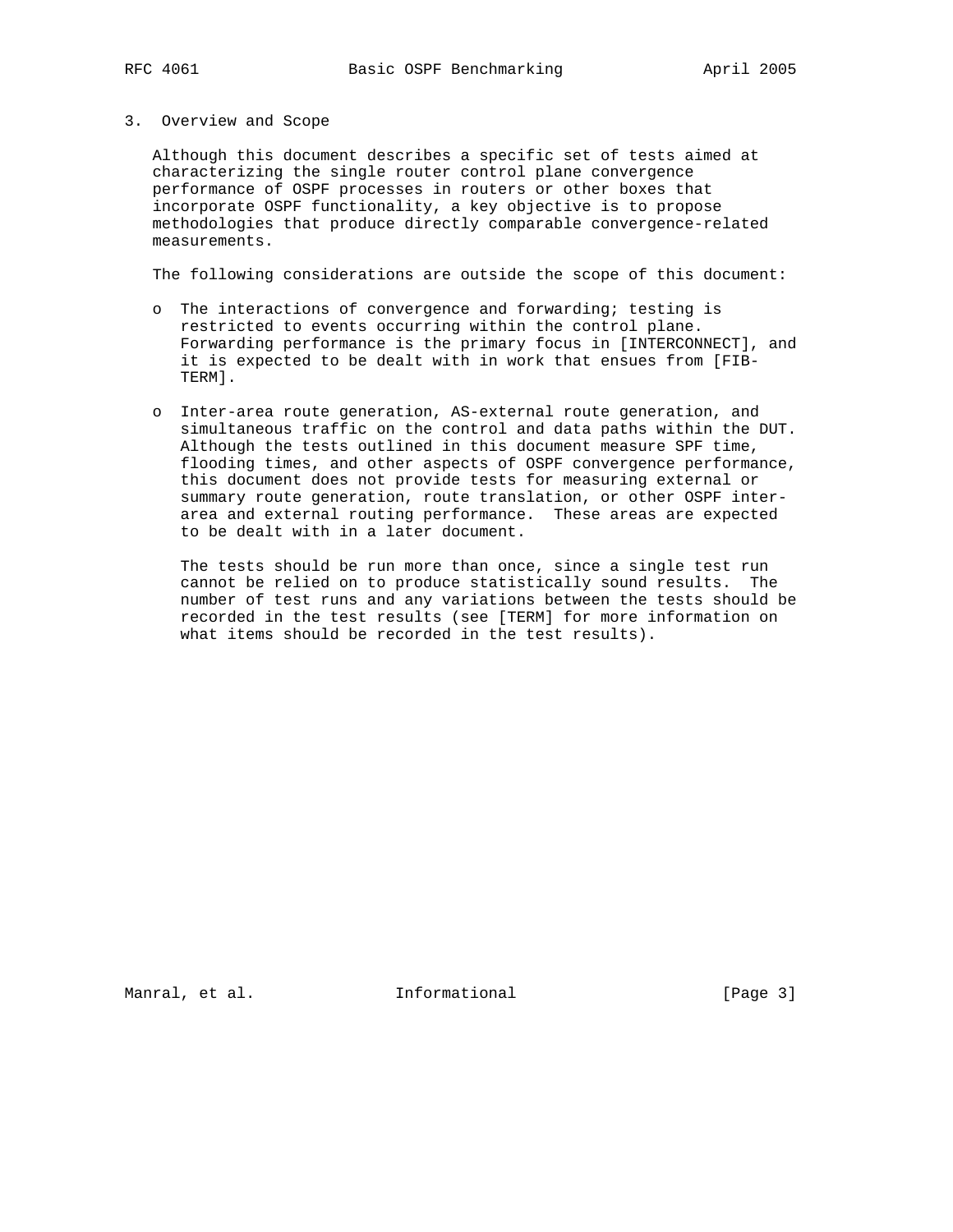4. Reference Topologies

 Several reference topologies that are used throughout the tests are described in the remaining sections of this document. All of the topologies have been collectively placed in one section to avoid repetition.

```
 o Reference Topology 1 (Emulated Topology)
```

```
( DUT----Generator----( emulated topology )
(
```
 A simple back-to-back configuration. It's assumed that the link between the generator and the DUT is a point-to-point link, while the connections within the generator represent some emulated topology.

o Reference Topology 2 (Generator and Collector)

 $($  ) Collector-----DUT-----Generator--( emulated topology )  $\qquad \qquad \wedge$  ( ) \------------/

 All routers are connected through point-to-point links. The cost of all links is assumed to be the same unless otherwise noted.

o Reference Topology 3 (Broadcast Network)

 DUT R1 R2 | | | -+------+------+-----.....

> Any number of routers could be included on the common broadcast network.

o Reference Topology 4 (Parallel Links)

 $\sqrt{--(1\text{ink }1)---}\$  ( DUT Generator--( emulated topology )  $\setminus$ --(link 2)-----/ (

 In all cases the tests and topologies are designed to allow performance measurements to be taken all on a single device, whether this is the DUT or some other device in the network. This eliminates the need for synchronized clocks within the test networks.

Manral, et al. 1nformational 1999 [Page 4]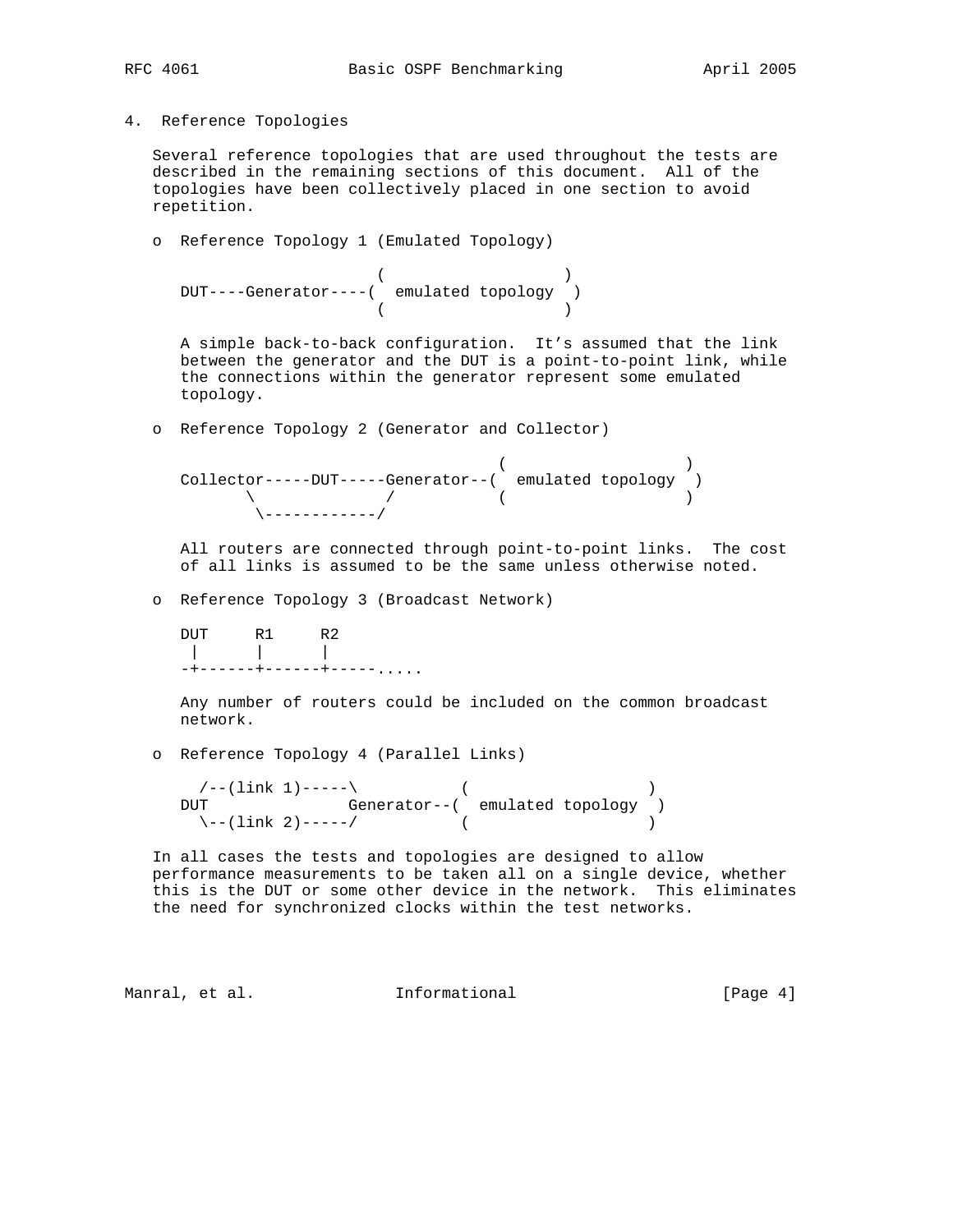- 
- 5. Basic Performance Tests

 These tests will measure aspects of the OSPF implementation as a process on the device under test, including

- o time required to process an LSA,
- o flooding time, and
- o Shortest Path First computation.
- 5.1. Time Required to Process an LSA
	- o Using reference topology 1 (Emulated Topology), begin with all links up and a full adjacency established between the DUT and the generator.

 Note: The generator does not have direct knowledge of the state of the adjacency on the DUT. The fact that the adjacency may be in Full state on the generator does not mean that the DUT is ready. It may still (and is likely to) be requesting LSAs from the generator. This process, involving processing of requested LSAs, will affect the results of the test. The generator should either wait until it sees the DUT's router-LSA listing the adjacency with the generator or introduce a configurable delay before starting the test.

- o Send an LSA that is already in the DUT (a duplicate LSA), note the time difference between when the LSA is sent and when the ack is received. This measures the time taken to propagate the LSA and the ack, as well as the processing time of the duplicate LSA. This is dupLSAprocTime.
- o Send a new LSA from the generator to the DUT, followed immediately by a duplicate LSA (LSA that already resides in the database of DUT, but not the same as the one just sent).
- o The DUT will acknowledge this second LSA immediately; note the time of this acknowledgement. This is newLSAprocTime.

 The amount of time required for an OSPF implementation to process the new LSA can be computed by subtracting dupLSAprocTime from newLSAprocTime.

 Note: The duplicate LSA cannot be the same as the one just sent because of the MinLSInterval restriction [OSPF]. This test is taken from [BLACKBOX].

Manral, et al. **Informational** [Page 5]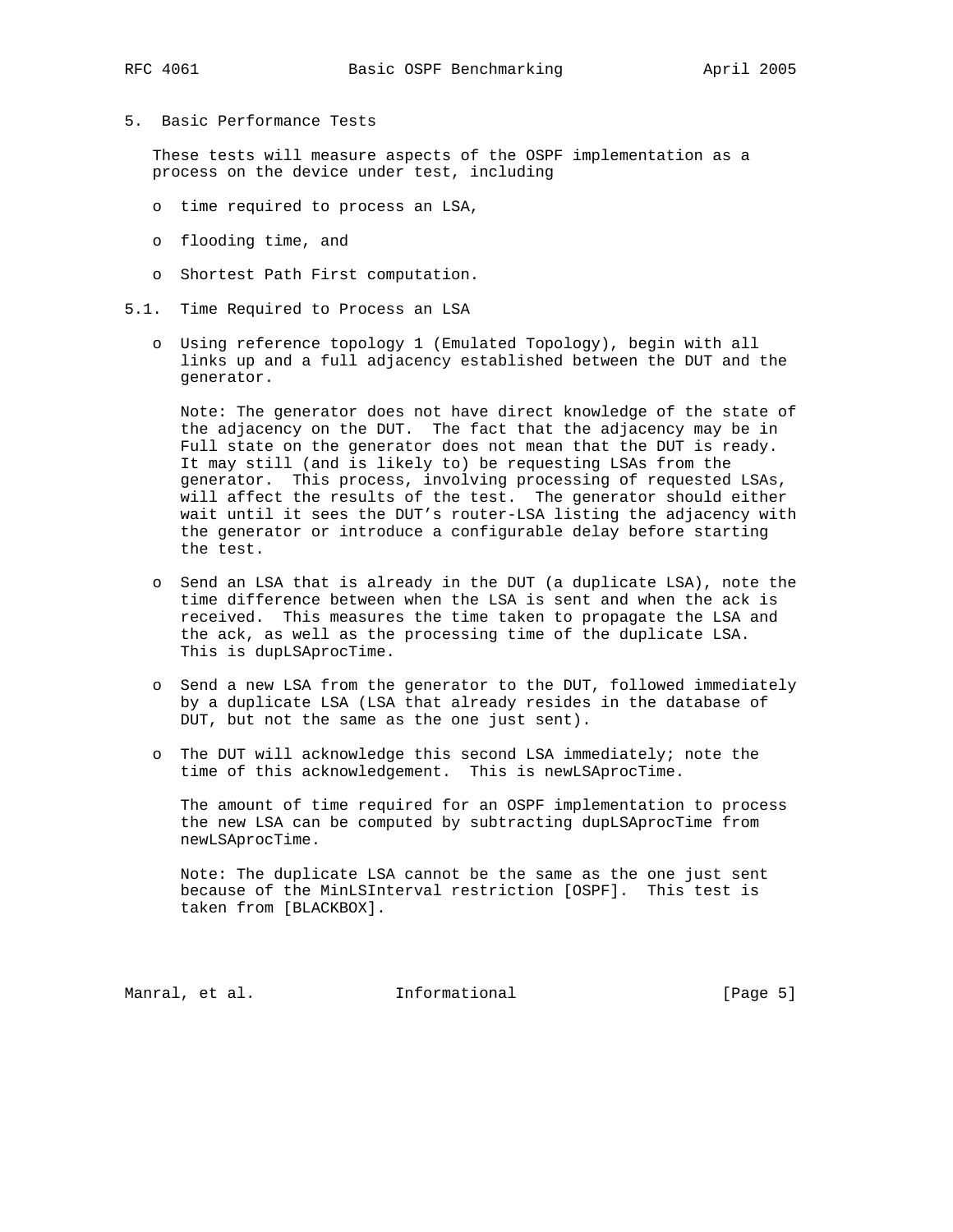Note: This time may or may not include the time required to perform flooding-related operations, depending on when the implementation sends the ack: before it floods the LSA further, or after it does, or anywhere in between. In other words, this measurement may not mean the same thing in all implementations.

- 5.2. Flooding Time
	- o Using reference topology 2 (Generator and Collector), enable OSPF on all links and allow the devices to build full adjacencies. Configure the collector so that it will block all flooding toward the DUT (but so that it continues receiving advertisements from the DUT).
	- o Inject a new set of LSAs from the generator toward the collector and the DUT.
	- o On the collector, note the time the flooding is complete across the link to the generator. Also note the time the flooding is complete across the link from the DUT.

 The time from when the last LSA is received on the collector from the generator to when the last LSA is received on the collector from the DUT should be measured during this test. This time is important in link state protocols, since the loop-free nature of the network is reliant on the speed at which revised topology information is flooded.

 Depending on the number of LSAs flooded, the sizes of the LSAs, the number of LSUs, and the rate of flooding, these numbers could vary by some amount. The settings and variances of these numbers should be reported with the test results.

- 5.3. Shortest Path First Computation Time
	- o Use reference topology 1 (Emulated Topology), beginning with the DUT and the generator fully adjacent.
	- o The default SPF timer on the DUT should be set to 0 so that any new LSA that arrives immediately results in the SPF calculation [BLACKBOX].
	- o The generator should inject a set of LSAs toward the DUT; the DUT should be allowed to converge and install all best paths in the local routing table, etc.

Manral, et al. **Informational** [Page 6]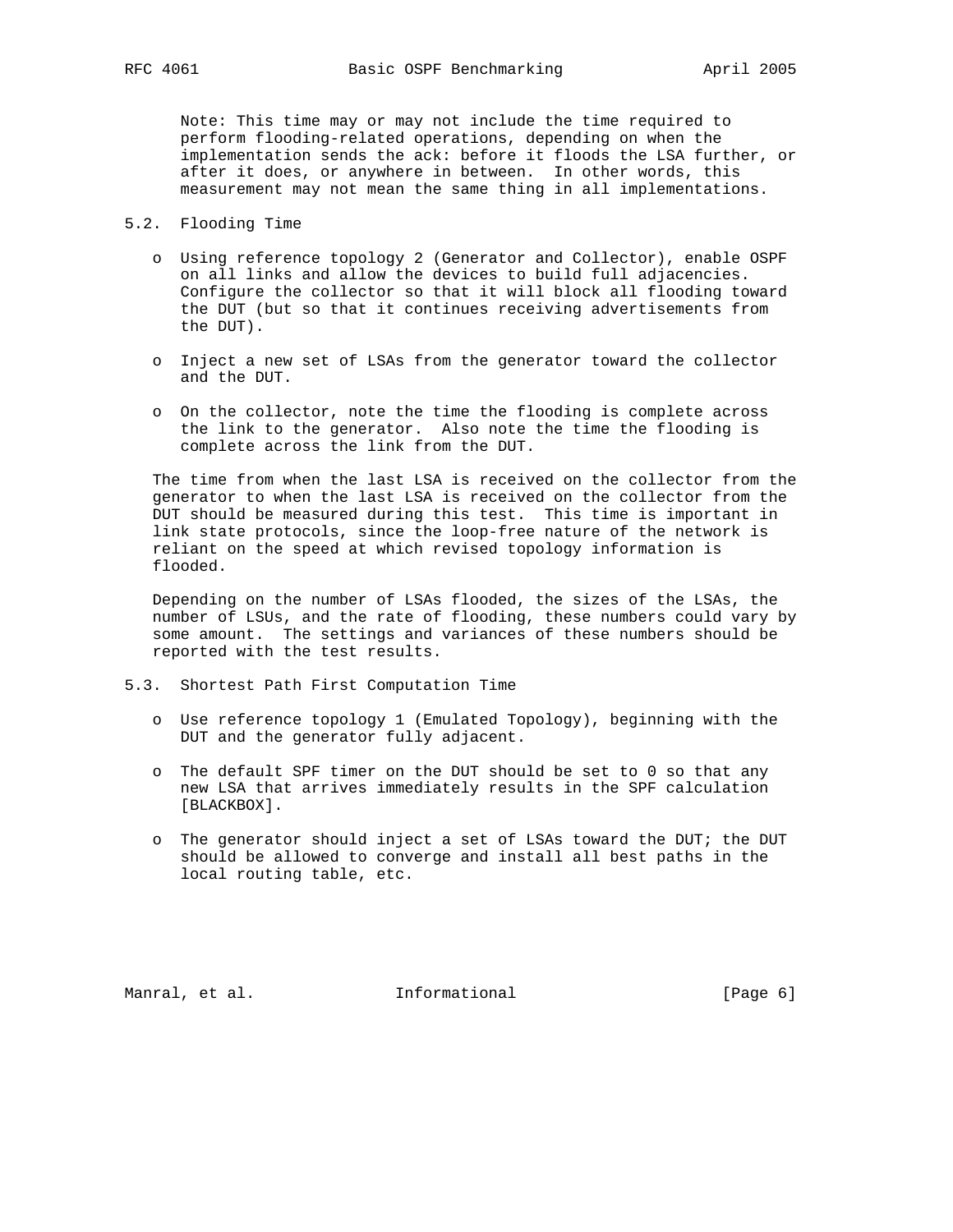- o Send an LSA that is already in the DUT (a duplicate LSA), note the time difference between when the LSA is sent and when the ack is received. This measures the time taken to propagate the LSA and the ack, as well as the processing time of the duplicate LSA. This is dupLSAprocTime.
- o Change the link cost between the generator and the emulated network it is advertising, and transmit the new LSA to the DUT.
- o Immediately inject another LSA that is a duplicate of some other LSA the generator has previously injected (preferably a stub network someplace within the emulated network).

 Note: The generator should make sure that outbound LSA packing is not performed for the duplicate LSAs and that they are always sent in a separate Link-state Update packet. Otherwise, if the LSA carrying the topology change and the duplicate LSA are in the same packet, the SPF starts after the duplicate LSA is acked.

 o Measure the time between transmitting the second (duplicate) LSA and the acknowledgement for that LSA; this is the totalSPFtime. The total time required to run SPF can be computed by subtracting dupLSAprocTime from totalSPFtime.

 The accuracy of this test is crucially dependent on the amount of time between the transmissions of the first and second LSAs. If too much time elapsed, the test is meaningless because the SPF run will complete before the second (duplicate) LSA is received. If the time elapsed is less, then both LSAs will be handled before the SPF run is scheduled and started, and thus the measurement would only be for the handling of the duplicate LSA.

This test is also specified in [BLACKBOX].

 Note: This test may not be accurate on systems that implement OSPF as a multithreaded process, where the flooding takes place in a separate process (or on a different processor) than shortest path first computations.

 It is also possible to measure the SPF time using white box tests (using output supplied by the OSPF software implementer), such as the following:

 o Using reference topology 1 (Emulated Topology), establish a full adjacency between the generator and the DUT.

Manral, et al. 1nformational 1999 [Page 7]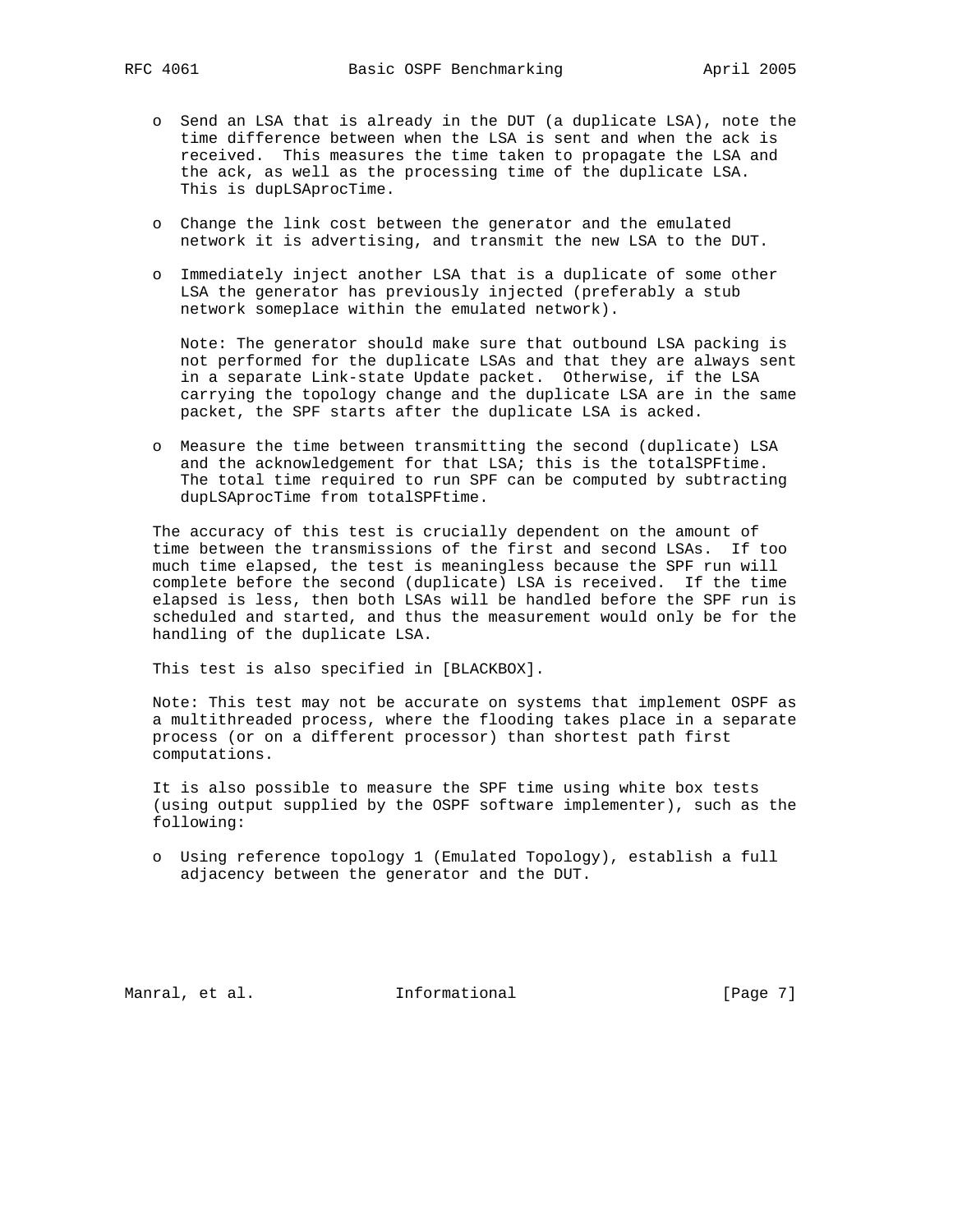- o Inject a set of LSAs from the generator toward the DUT. Allow the DUT to stabilize and install all best paths in the routing table, etc.
- o Change the link cost between the DUT and the generator (or the link between the generator and the emulated network it is advertising), such that a full SPF is required to run, although only one piece of information is changed.
- o Measure the amount of time required for the DUT to compute a new shortest path tree as a result of the topology changes injected by the generator. These measurements should be taken using available show and debug information on the DUT.

 Several caveats MUST be mentioned when a white box method of measuring SPF time is used. For instance, such white box tests are only applicable when testing various versions or variations within a single implementation of the OSPF protocol. Further, the same set of commands MUST be used in each iteration of such a test to ensure consistent results.

 There is an interesting relationship between the SPF times reported by white box (internal) testing and black box (external) testing; each of these two types of tests may be used as a "sanity check" on the other by comparing results.

See [CONSIDERATIONS] for further discussion.

6. Basic Intra-area OSPF Tests

 These tests measure the performance of an OSPF implementation for basic intra-area tasks, including:

- o Forming Adjacencies on Point-to-Point Link (Initialization)
- o Forming Adjacencies on Point-to-Point Links
- o Link Up with Information Already in the Database
- o Initial convergence Time on a Designated Router Electing (Broadcast) Network
- o Link Down with Layer 2 Detection
- o Link Down with Layer 3 Detection
- o Designated Router Election Time on A Broadcast Network

Manral, et al. **Informational Example 1** [Page 8]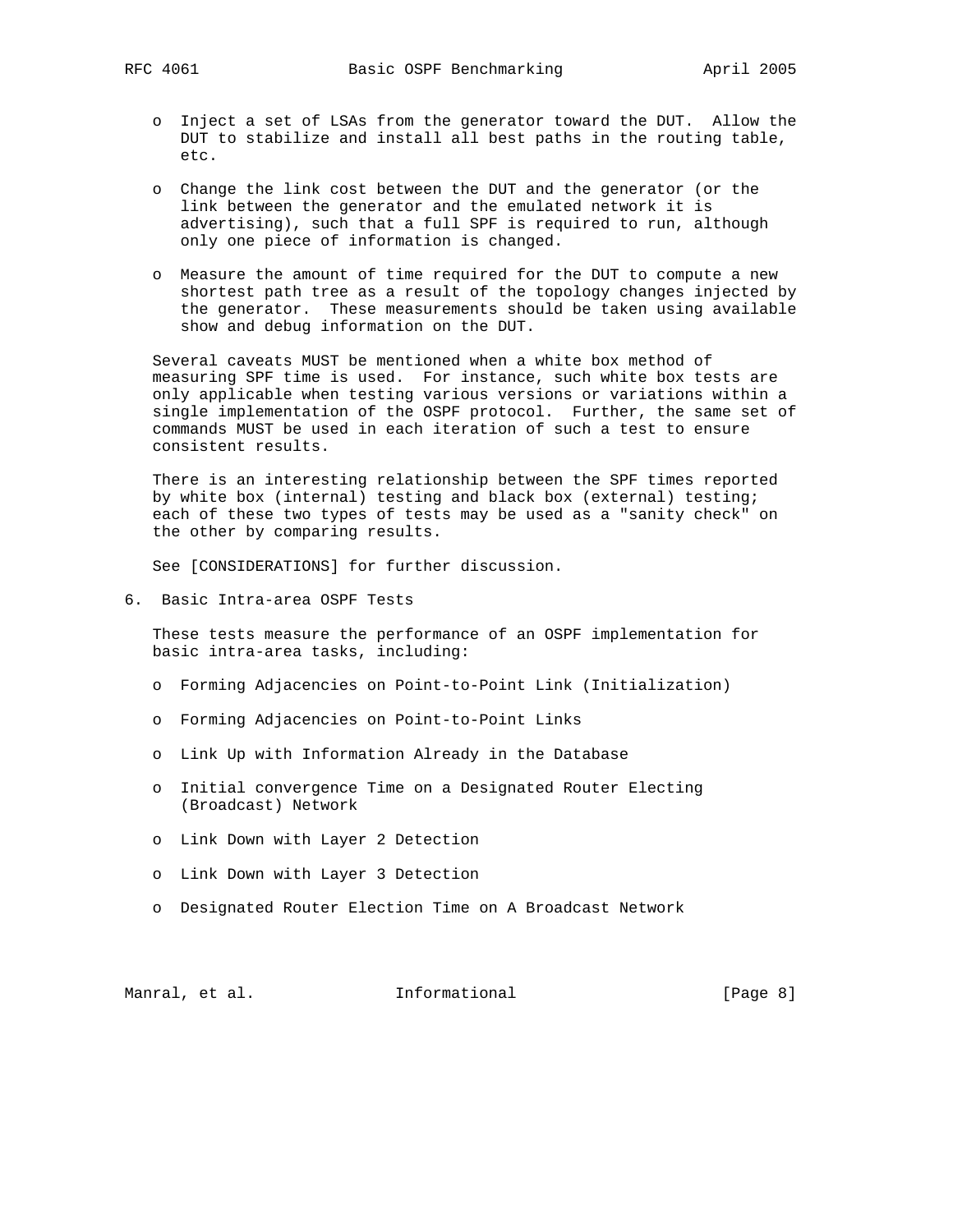6.1. Forming Adjacencies on Point-to-Point Link (Initialization)

 This test measures the time required to form an OSPF adjacency from the time a layer two (data link) connection is formed between two devices running OSPF.

- o Use reference topology 1 (Emulated Topology), beginning with the link between the generator and DUT disabled on the DUT. OSPF should be configured and operating on both devices.
- o Inject a set of LSAs from the generator toward the DUT.
- o Bring the link up at the DUT, noting the time when the link carrier is established on the generator.
- o Note the time when the acknowledgement for the last LSA transmitted from the DUT is received on the generator.

 The time between the carrier establishment and the acknowledgement for the last LSA transmitted by the generator should be taken as the total amount of time required for the OSPF process on the DUT to react to a link up event with the set of LSAs injected, including the time required for the operating system to notify the OSPF process about the link up, etc. The acknowledgement for the last LSA transmitted is used instead of the last acknowledgement received in order to prevent timing skews due to retransmitted acknowledgements or LSAs.

6.2. Forming Adjacencies on Point-to-Point Links

 This test measures the time required to form an adjacency from the time the first communication occurs between two devices running OSPF.

- o Using reference topology 1 (Emulated Topology), configure the DUT and the generator so that traffic can be passed along the link between them.
- o Configure the generator so that OSPF is running on the point-to point link toward the DUT, and inject a set of LSAs.
- o Configure the DUT so that OSPF is initialized, but not running on the point-to-point link between the DUT and the generator.
- o Enable OSPF on the interface between the DUT and the generator on the DUT.
- o Note the time of the first hello received from the DUT on the generator.

| Informational<br>Manral, et al. | [Page 9] |  |  |
|---------------------------------|----------|--|--|
|---------------------------------|----------|--|--|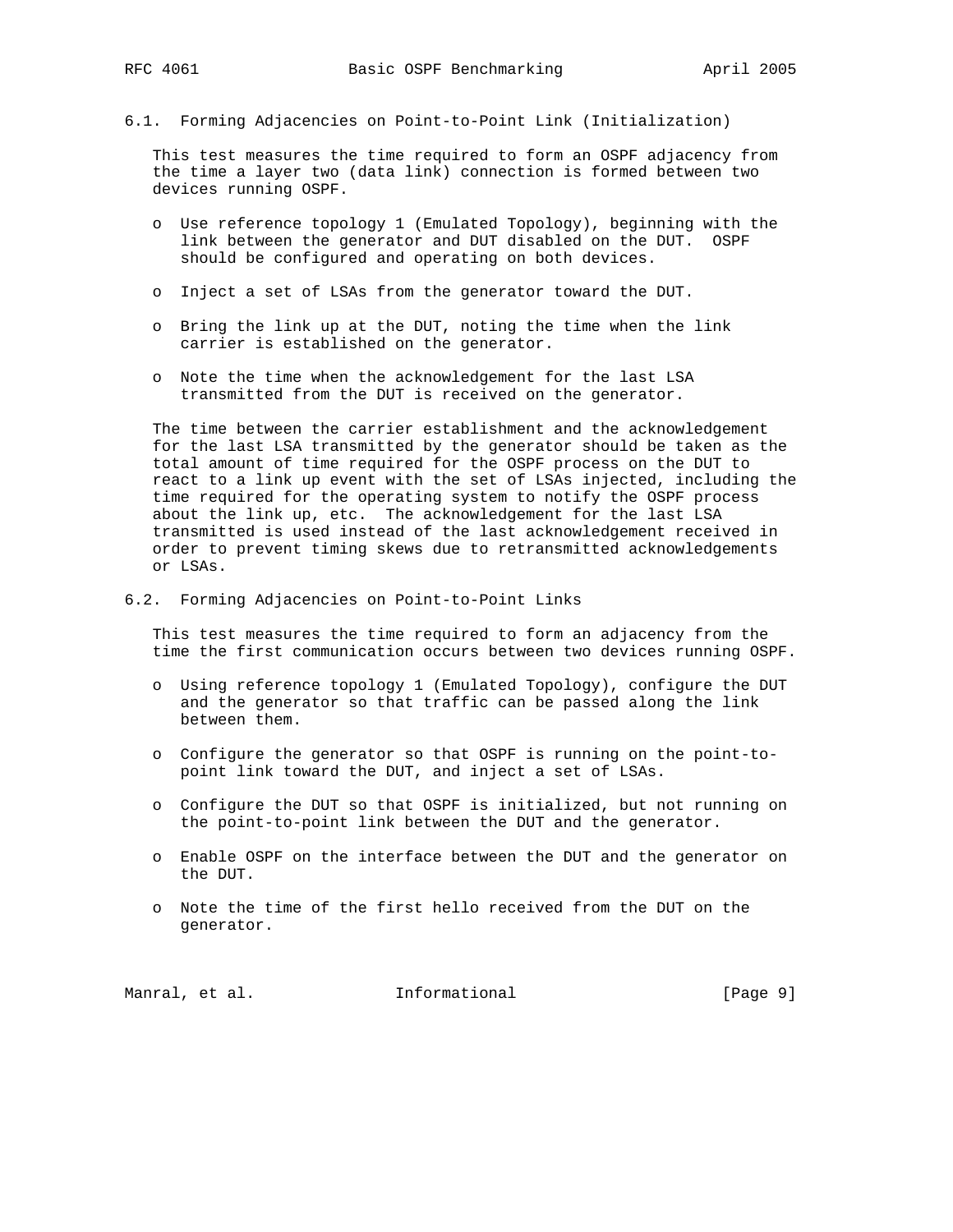o Note the time of the acknowledgement from the DUT for the last LSA transmitted on the generator.

 The time between the first hello received and the acknowledgement for the last LSA transmitted by the generator should be taken as the total amount of time required for the OSPF process on the DUT to build a FULL neighbor adjacency with the set of LSAs injected. The acknowledgement for the last LSA transmitted is used instead of the last acknowledgement received in order to prevent timing skews due to retransmitted acknowledgements or LSAs.

- 6.3. Forming Adjacencies with Information Already in the Database
	- o Using reference topology 2 (Generator and Collector), configure all three devices to run OSPF.
	- o Configure the DUT so that the link between the DUT and the generator is disabled.
	- o Inject a set of LSAs into the network from the generator; the DUT should receive these LSAs through normal flooding from the collector.
	- o Enable the link between the DUT and the generator.
	- o Note the time of the first hello received from the DUT on the generator.
	- o Note the time of the last DBD (Database Description) received on the generator.
	- o Note the time of the acknowledgement from the DUT for the last LSA transmitted on the generator.

 The time between the hello received by the generator from the DUT and the acknowledgement for the last LSA transmitted by the generator should be taken as the total amount of time required for the OSPF process on the DUT to build a FULL neighbor adjacency with the set of LSAs injected. In this test, the DUT is already aware of the entire network topology, so the time required should only include the processing of DBDs exchanged when in EXCHANGE state, the time to build a new router LSA containing the new connection information, and the time required to flood and acknowledge this new router LSA.

 The acknowledgement for the last LSA transmitted is used instead of the last acknowledgement received in order to prevent timing skews due to retransmitted acknowledgements or LSAs.

Manral, et al. 1nformational 1999 [Page 10]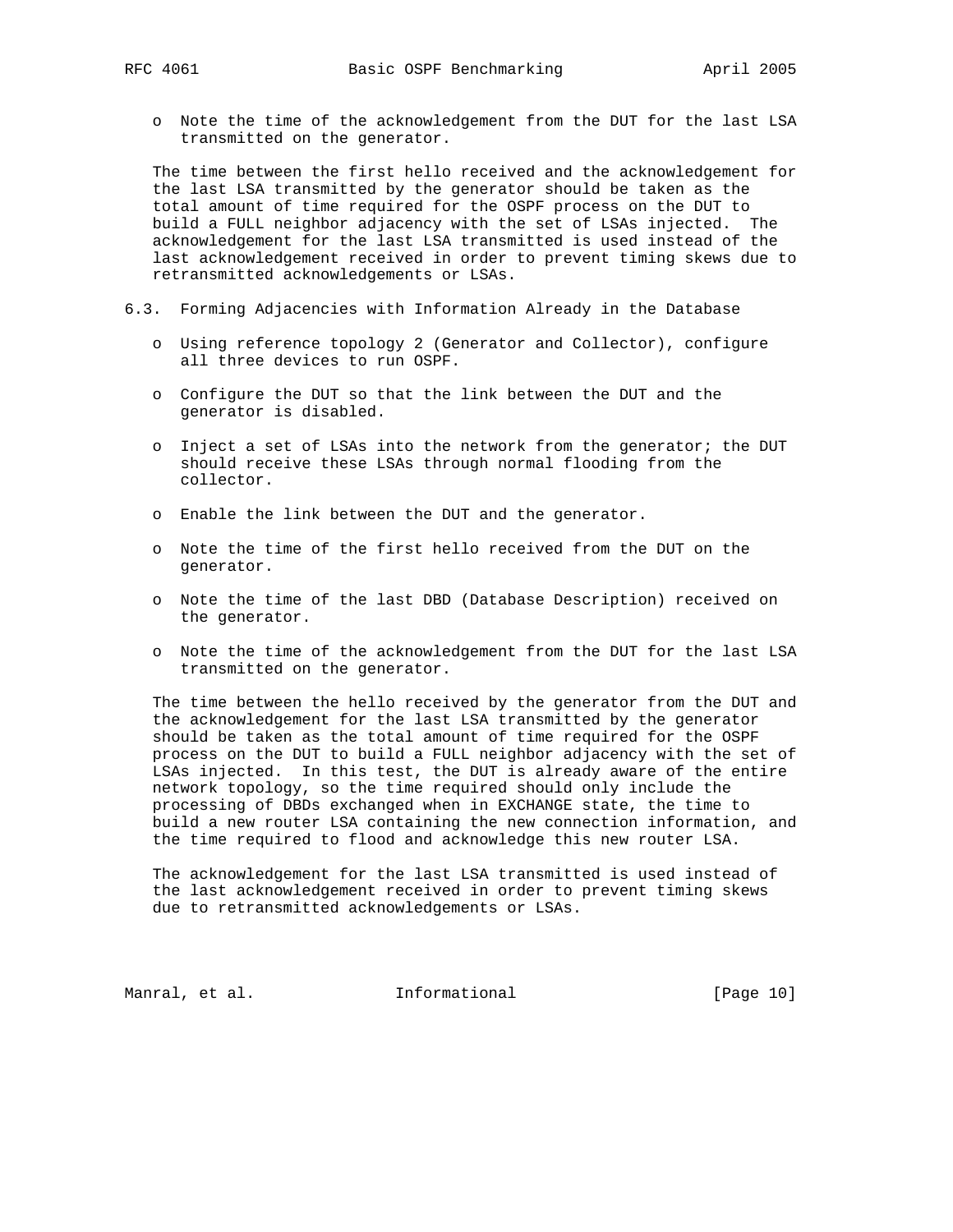- 6.4. Designated Router Election Time on a Broadcast Network
	- o Using reference topology 3 (Broadcast Network), configure R1 to be the designated router on the link, and the DUT to be the backup designated router.
	- o Enable OSPF on the common broadcast link on all the routers in the test bed.
	- o Disable the broadcast link on R1.
	- o Note the time of the last hello received from R1 on R2.
	- o Note the time of the first network LSA generated by the DUT as received on R2.

 The time between the last hello received on R2 and the first network LSA generated by the DUT should be taken as the amount of time required for the DUT to complete a designated router election computation. Note that this test includes the dead interval timer at the DUT, so this time may be factored out, or the hello and dead intervals may be reduced to lessen these timers' impact on the overall test times. All changed timers, the number of routers connected to the link, and other variable factors should be noted in the test results.

 Note: If R1 sends a "goodbye hello", typically a hello with its neighbor list empty, in the process of shutting down its interface, using the time when this hello is received instead of the time when the last one was would provide a more accurate measurement.

- 6.5. Initial Convergence Time on a Broadcast Network, Test 1
	- o Using reference topology 3 (Broadcast Network), begin with the DUT connected to the network with OSPF enabled. OSPF should be enabled on R1, but the broadcast link should be disabled.
	- o Enable the broadcast link between R1 and the DUT. Note the time of the first hello received by R1.
	- o Note the time when the first network LSA is flooded by the DUT at R1.
	- o The difference between the first hello and the first network LSA is the time required by the DUT to converge on this new topology.

Manral, et al. **Informational** [Page 11]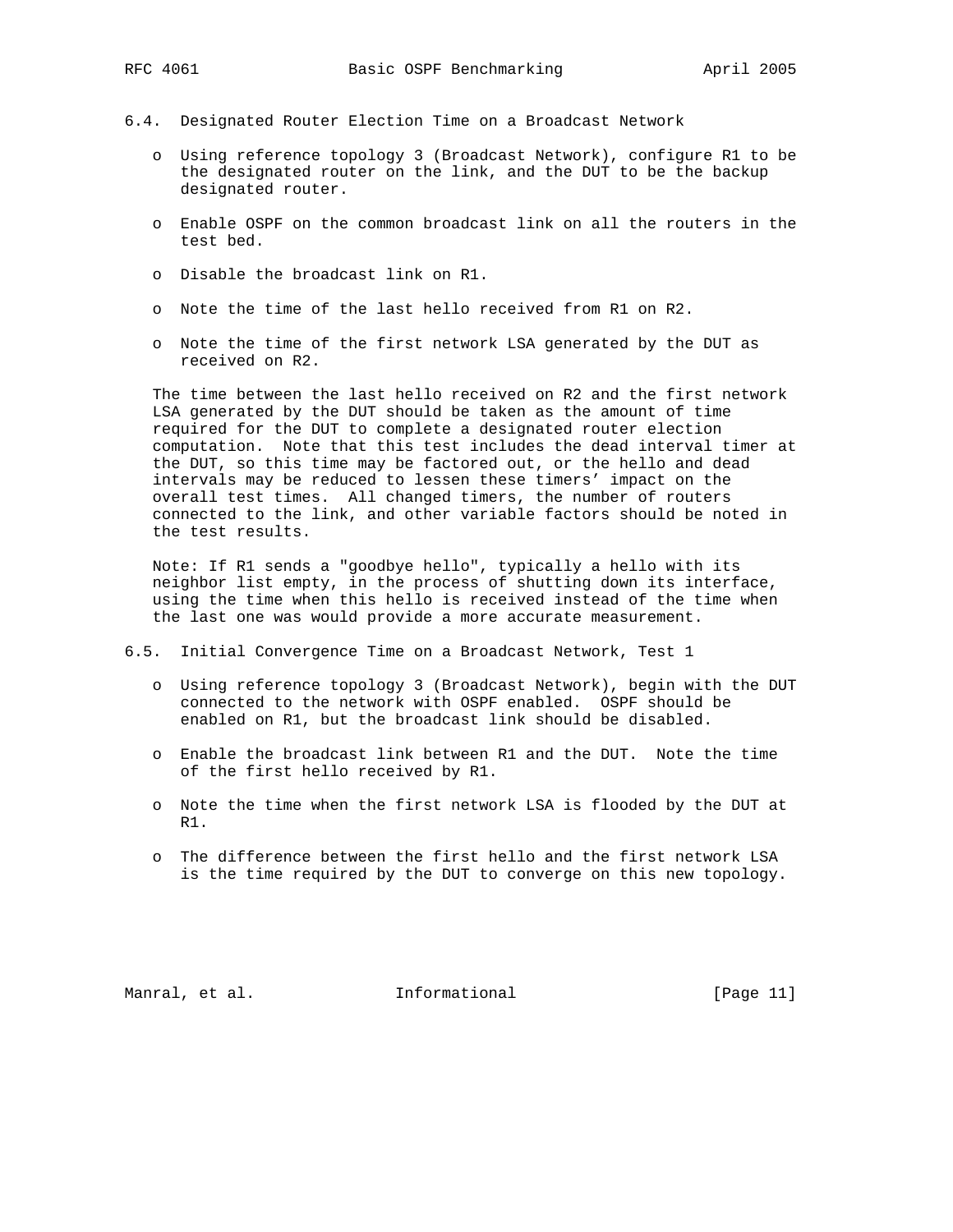This test assumes that the DUT will be the designated router on the broadcast link. A similar test could be designed to test the convergence time when the DUT is not the designated router.

 This test maybe performed with a varying number of devices attached to the broadcast network, and with varying sets of LSAs being advertised to the DUT from the routers attached to the broadcast network. Variations in the LSA sets and other factors should be noted in the test results.

 The time required to elect a designated router, as measured in Section 6.4, above, may be subtracted from the results of this test to provide just the convergence time across a broadcast network.

 Note that although all the other tests in this document include route calculation time in the convergence time, as described in [TERM], this test may not include route calculation time in the resulting measured convergence time, because initial route calculation may occur after the first network LSA is flooded.

6.6. Initial Convergence Time on a Broadcast Network, Test 2

- o Using reference topology 3 (Broadcast Network), begin with the DUT connected to the network with OSPF enabled. OSPF should be enabled on R1, but the broadcast link should be disabled.
- o Enable the broadcast link between R1 and the DUT. Note the time of the first hello transmitted by the DUT with a designated router listed.
- o Note the time when the first network LSA is flooded by the DUT at R1.
- o The time difference between the first hello with a designated router lists and the first network LSA is the period required by the DUT to converge on this new topology.
- 6.7. Link Down with Layer 2 Detection
	- o Using reference topology 4 (Parallel Links), begin with OSPF in the Full state between the generator and the DUT. Both links should be point-to-point links with the ability to notify the operating system immediately upon link failure.
	- o Disable link 1; this should be done in such a way that the keepalive timers at the data link layer will have no impact on the DUT recognizing the link failure (the operating system in the DUT

Manral, et al. 1nformational 1999 [Page 12]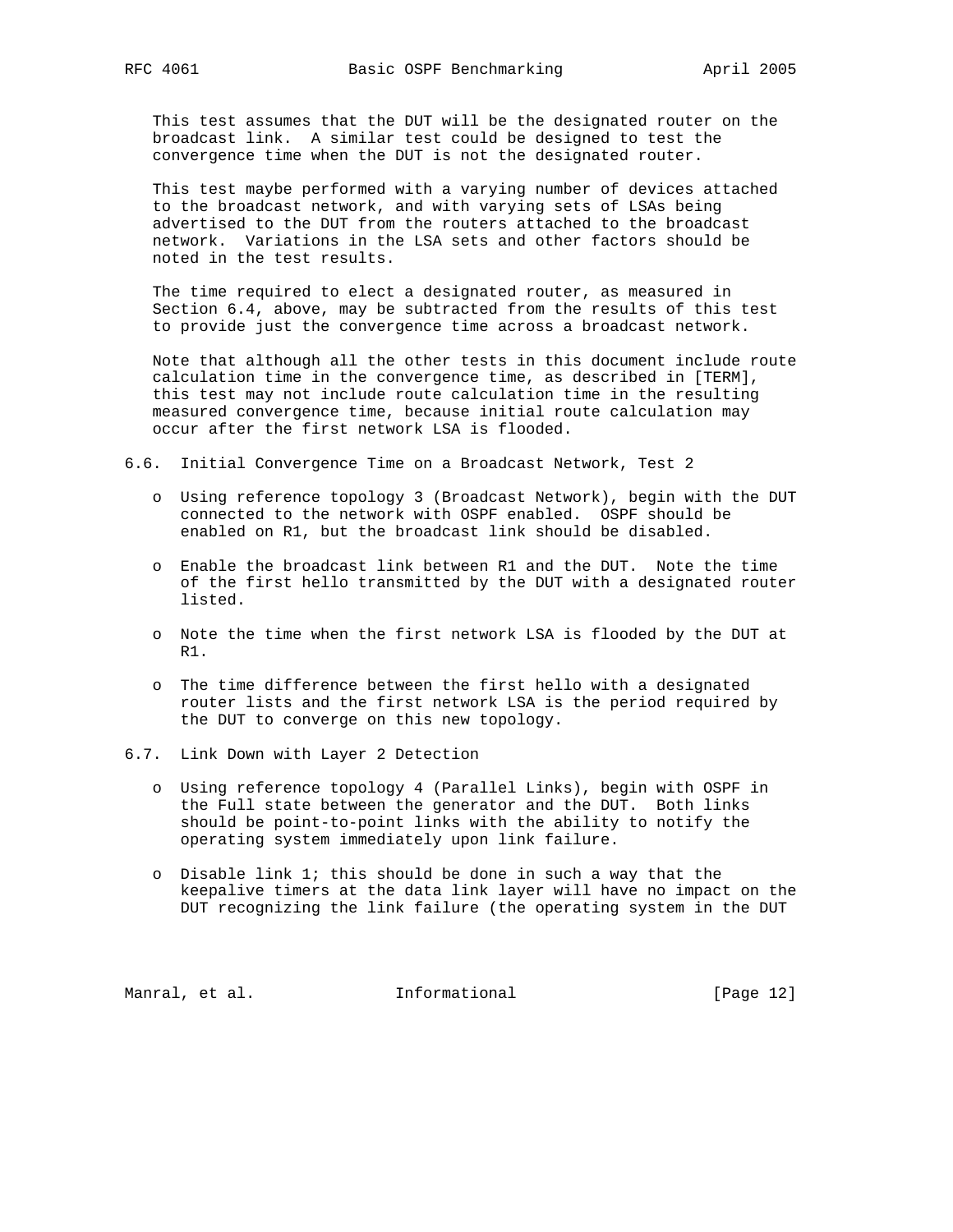should recognize this link failure immediately). Disconnecting the cable on the generator end would be one possibility; shutting the link down would be another.

- o Note the time of the link failure on the generator.
- o At the generator, note the time of the receipt of the new router LSA from the DUT notifying the generator of the link 2 failure.

 The difference in the time between the initial link failure and the receipt of the LSA on the generator across link 2 should be taken as the time required for an OSPF implementation to recognize and process a link failure, including the time required to generate and flood an LSA describing the link down event to an adjacent neighbor.

- 6.8. Link Down with Layer 3 Detection
	- o Using reference topology 4 (Parallel Links), begin with OSPF in the Full state between the generator and the DUT.
	- o Disable OSPF processing on link 1 from the generator. This should be done in such a way that it does not affect link status; the DUT MUST note the failure of the adjacency through the dead interval.
	- o At the generator, note the time of the receipt of the new router LSA from the DUT notifying the generator of the link 2 failure.

 The difference in the time between the initial link failure and the receipt of the LSA on the generator across link 2 should be taken as the time required for an OSPF implementation to recognize and process an adjacency failure.

7. Security Considerations

 This document does not modify the underlying security considerations in [OSPF].

8. Acknowledgements

 Thanks to Howard Berkowitz (hcb@clark.net) for his encouragement and support. Thanks also to Alex Zinin (zinin@psg.net), Gurpreet Singh (Gurpreet.Singh@SpirentCom.com), and Yasuhiro Ohara (yasu@sfc.wide.ad.jp) for their comments.

Manral, et al. 10 mm informational 1999 [Page 13]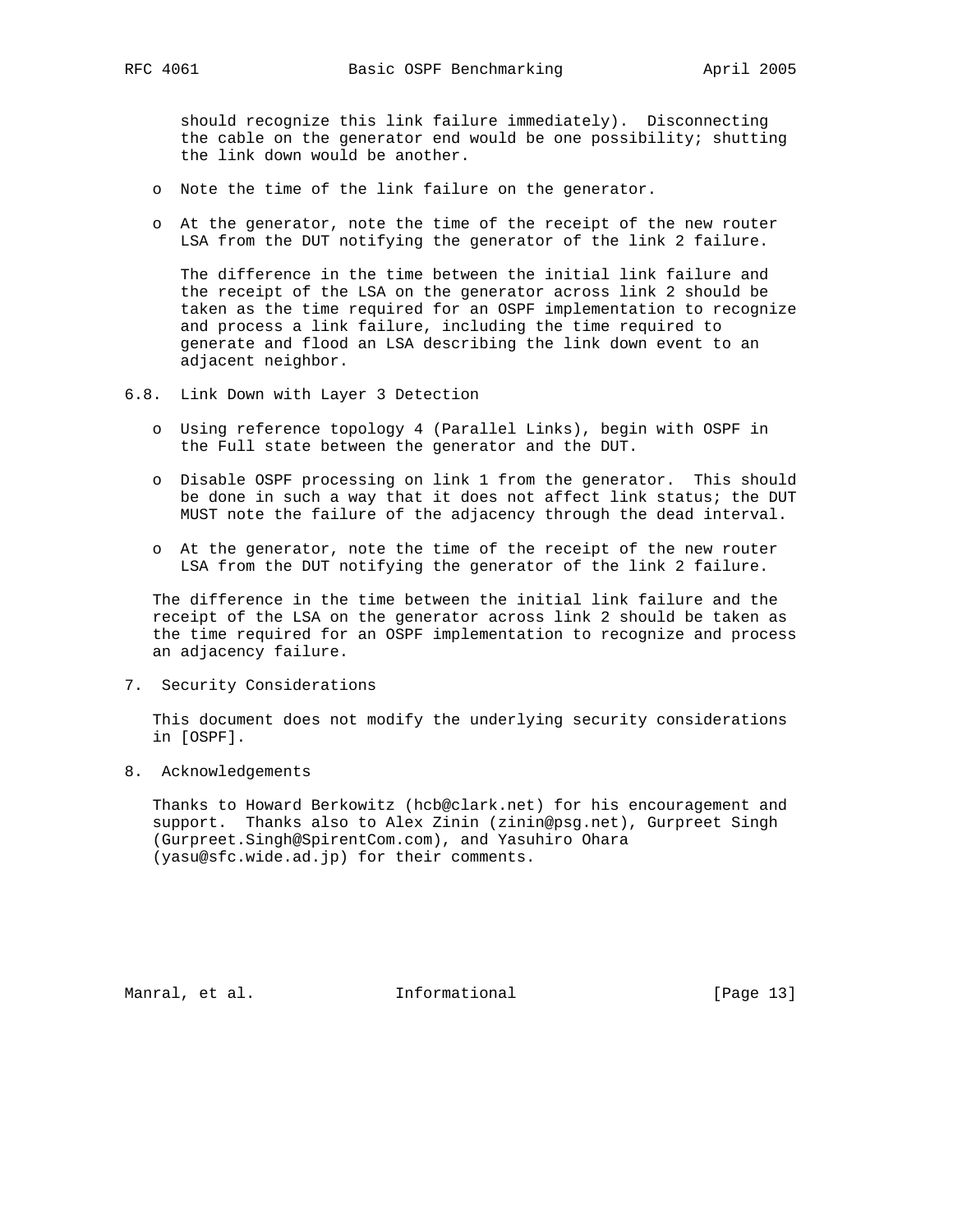- 9. Normative References
	- [OSPF] Moy, J., "OSPF Version 2", STD 54, RFC 2328, April 1998.
	- [TERM] Manral, V., White, R., and A. Shaikh, "OSPF Benchmarking Terminology and Concepts", RFC 4062, April 2005.
	- [CONSIDERATIONS] Manral, V., White, R., and A. Shaikh, "Considerations When Using Basic OSPF Convergence Benchmarks", RFC 4063, April 2005.
	- [RFC2119] Bradner, S., "Key words for use in RFCs to Indicate Requirement Levels", BCP 14, RFC 2119, March 1997.
- 10. Informative References
	- [INTERCONNECT] Bradner, S. and J. McQuaid, "Benchmarking Methodology for Network Interconnect Devices", RFC 2544, March 1999.
	- [FIB-TERM] Trotter, G., "Terminology for Forwarding Information Base (FIB) based Router Performance", RFC 3222, December 2001.
	- [BLACKBOX] Shaikh, A. and Greenberg, A., "Experience in Black box OSPF measurement", Proc. ACM SIGCOMM Internet Measurement Workshop (IMW), November 2001

Manral, et al. 10 Informational 1999 [Page 14]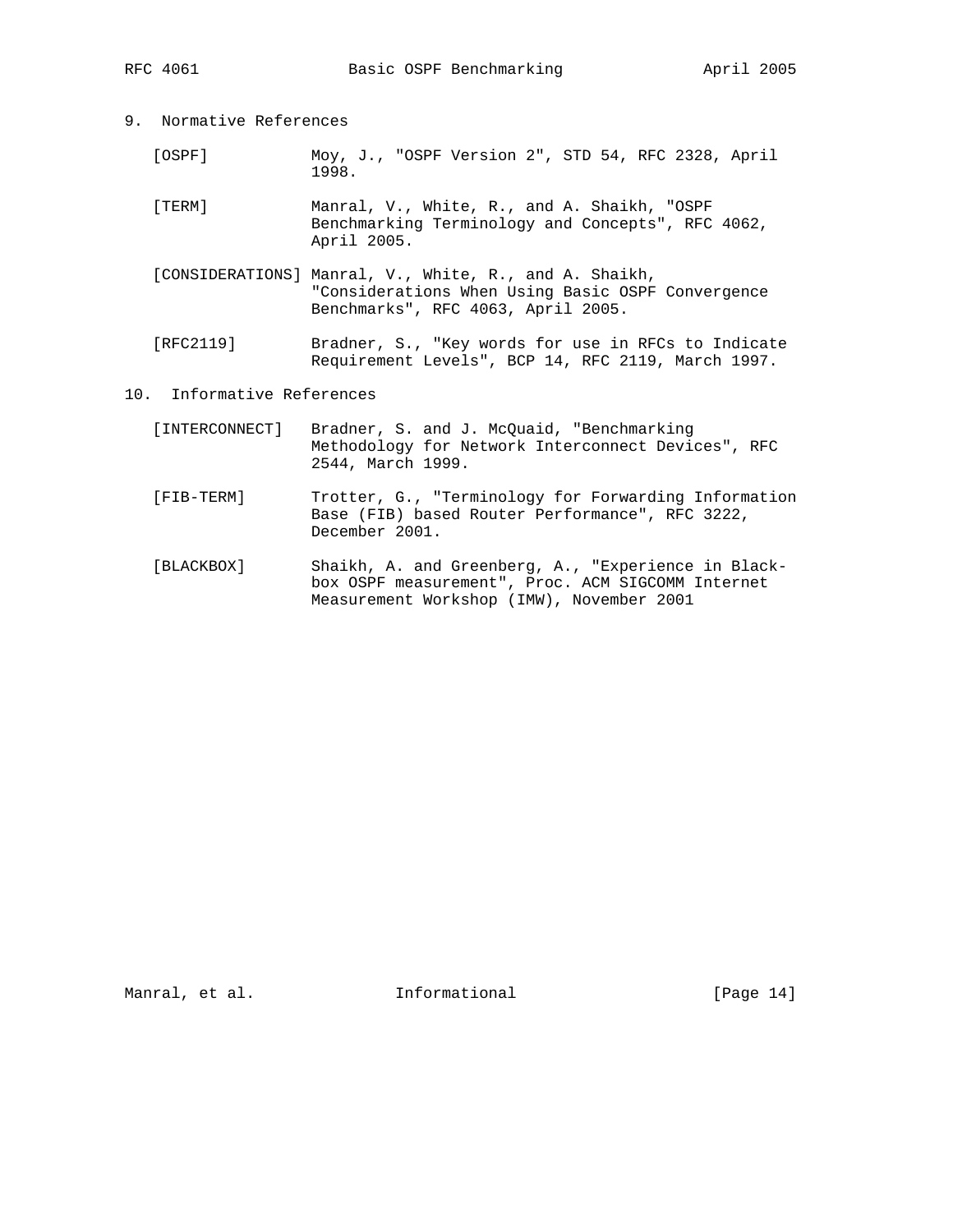Authors' Addresses

 Vishwas Manral SiNett Corp, Ground Floor, Embassy Icon Annexe, 2/1, Infantry Road, Bangalore, India

EMail: vishwas@sinett.com

 Russ White Cisco Systems, Inc. 7025 Kit Creek Rd. Research Triangle Park, NC 27709

EMail: riw@cisco.com

 Aman Shaikh AT&T Labs (Research) 180 Park Av, PO Box 971 Florham Park, NJ 07932

EMail: ashaikh@research.att.com

Manral, et al. 10 Informational 1999 [Page 15]